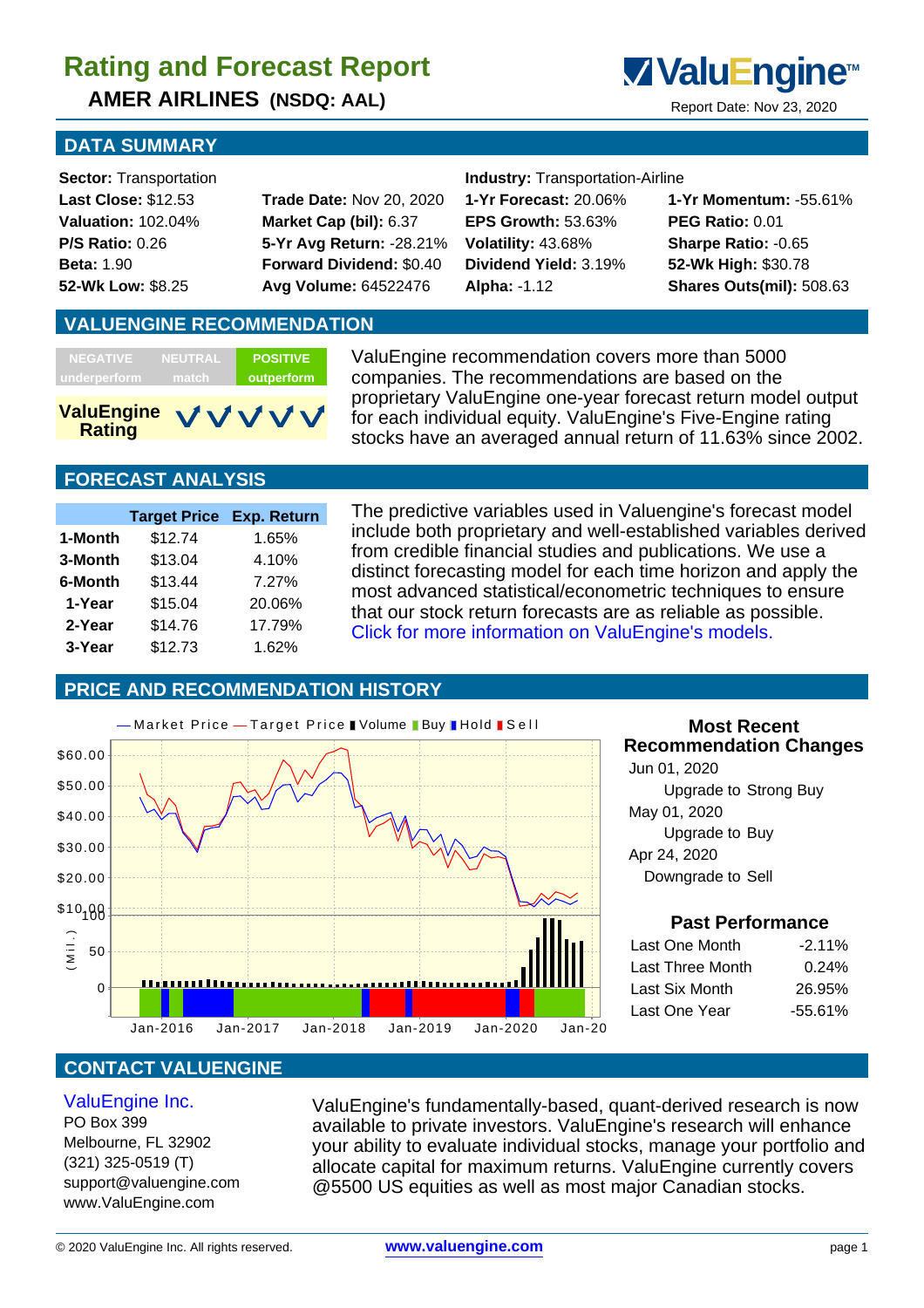**AMER AIRLINES (NSDQ: AAL)** Report Date: Nov 23, 2020

## **VALUENGINE EVALUATION & RANKINGS**

|                     | Value     | Rank |
|---------------------|-----------|------|
| 1-Yr Forecast       | 20.06%    | 100  |
| Valuation           | 102.04%   | 6    |
| 1-Yr Momentum       | -55.61%   | 5    |
| <b>P/E Ratio</b>    |           | 3    |
| <b>Market Cap</b>   | 6.37B     | 82   |
| <b>EPS Growth</b>   | 53.63%    | 70   |
| 5-Yr Avg Return     | $-28.21%$ | 18   |
| <b>Volatility</b>   | 43.68%    | 43   |
| <b>Sharpe Ratio</b> | $-0.65$   | 11   |
| <b>P/S Ratio</b>    | በ 26      | 92   |
| <b>Surprise</b>     | $-9.28%$  | 25   |
| Beta                | 1.90      | 15   |

Just as important as the percentages shown for our predictive variables for each stock is the way they are ranked against @7000 stocks in our database. This is sometimes confusing to newcomers to ValuEngine. Each of these quantitative measurements is ranked on a scale of 1 to 100. Generally the higher the ranking, the more positive the influence each measurement has on the overall attractiveness of the stock. In other words a high rank is always better. For example: Forecast rank 100: 0% of stocks have higher forecast returns. Valuation rank 6: 94% of stocks are more undervalued. Momentum rank 5: 95% of stocks have higher momentum. P/E rank 3: 97% of stocks have lower P/E ratios. Size rank 82: 18% of stocks have higher market capitalization. Volatility rank 43: 57% of stocks have less volatility.

**ValuEngine**<sup>™</sup>

## **COMPARISON TO INDUSTRY**

| 1-Yr Forecast     |           | Rank                       |     | <b>EPS Growth</b>  |           | Rank |    |
|-------------------|-----------|----------------------------|-----|--------------------|-----------|------|----|
| AAL               | 20.06%    |                            | 100 | <b>AAL</b>         | 53.63%    |      | 70 |
| Industry          | 10.75%    |                            | 90  | Industry           | 69.00%    |      | 68 |
| Sector            | 0.03%     | 53                         |     | Sector             | 56.13%    | 55   |    |
| 1-Yr Momentum     |           | Rank                       |     | 5-Yr Avg Return    |           | Rank |    |
| AAL               | $-55.61%$ | 5                          |     | AAL                | $-28.21%$ | 18   |    |
| Industry          | $-33.41%$ | 19                         |     | Industry           | $-14.50%$ | 35   |    |
| Sector            | $-6.85%$  | 40                         |     | Sector             | $-10.54%$ | 42   |    |
| S&P 500           | 14.45%    |                            | 68  | S&P 500            | 3.05%     |      | 67 |
| <b>Valuation</b>  |           | Rank                       |     | <b>P/S Ratio</b>   |           | Rank |    |
| AAL               | 102.04%   | $\overline{\phantom{a}}$ 6 |     | AAL                | 0.26      |      | 92 |
| Industry          | 74.89%    | 27                         |     | Industry           | 0.95      |      | 75 |
| Sector            | 5.92%     | 52                         |     | Sector             | 1.96      |      | 68 |
| <b>P/E Ratio</b>  |           | Rank                       |     | <b>M/B Ratio</b>   |           | Rank |    |
| AAL               |           | $\vert$ 3                  |     | AAL                |           |      |    |
| Industry          | 37.54     | 28                         |     | Industry           | 1.88      |      | 67 |
| Sector            | 21.68     | 53                         |     | Sector             | 3.20      |      | 66 |
| Market Cap (bil.) |           | Rank                       |     | <b>Surprise</b>    |           | Rank |    |
| AAL               | 6.37      |                            | 82  | AAL                | $-9.28%$  | 25   |    |
| Industry          | 5.53      |                            | 67  | Industry           | $-17.78%$ | 44   |    |
| Sector            | 7.85      | 57                         |     | Sector             | 26.46%    | 48   |    |
| <b>Volatility</b> |           | Rank                       |     | <b>SharpeRatio</b> |           | Rank |    |
| AAL               | 43.68%    | 43                         |     | AAL                | $-0.65$   | 11   |    |
| Industry          | 63.81%    | 37                         |     | Industry           | $-0.29$   | 34   |    |
| Sector            | 58.89%    | 41                         |     | Sector             | $-0.20$   | 41   |    |
| S&P 500           | 19.24%    |                            | 77  | S&P 500            | 0.16      |      | 70 |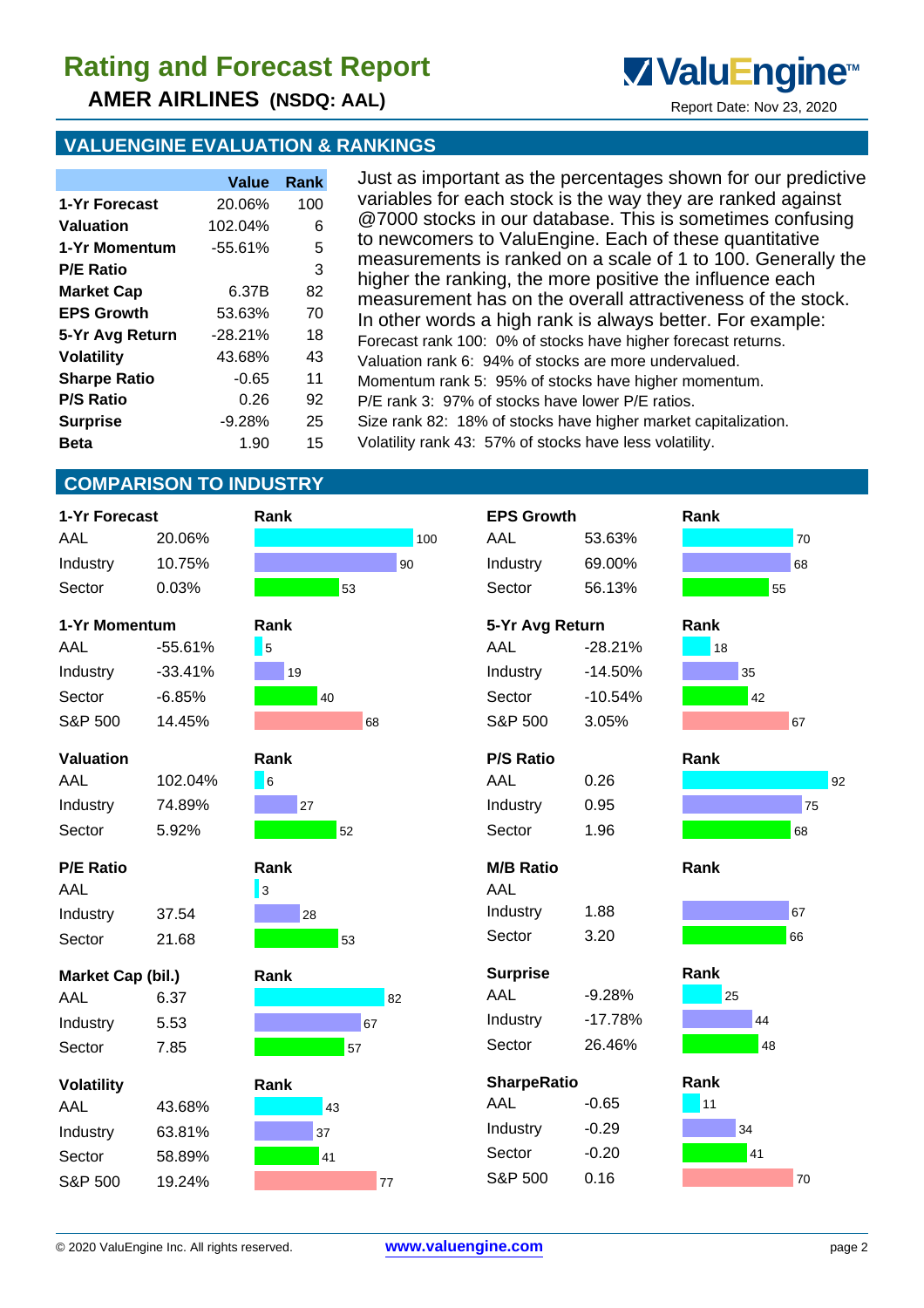**AMER AIRLINES (NSDQ: AAL)** Report Date: Nov 23, 2020

## **COMPARISON WITH PEERS**



|               |                     |                  |           |          |          | <b>Return Forecast: Expected Return</b> |        |            |
|---------------|---------------------|------------------|-----------|----------|----------|-----------------------------------------|--------|------------|
| <b>Ticker</b> | <b>Company Name</b> | <b>VE Rating</b> | 1-Mon     | 3-Mon    | 6-Mon    | $1-Yr$                                  | $2-Yr$ | $3-Yr$     |
| AAL           | AMER AIRLINES       | 5                | 1.65%     | 4.10%    | 7.27%    | 20.06%                                  | 17.79% | 1.62%      |
| <b>ZNH</b>    | CHINA SOUTH-ADR     | 4                | $0.91\%$  | 2.79%    | 5.32%    | 10.84%                                  | 17.46% | 16.27%     |
| <b>CEA</b>    | CHINA EASTN-ADR     | 5                | 1.05%     | 2.86%    | 5.15%    | $12.61\%$                               | 14.78% | 8.83%      |
| <b>ALK</b>    | ALASKA AIR GRP      | 5                | $1.22\%$  | 3.14%    | 5.39%    | 14.71%                                  | 13.35% | 1.28%      |
| <b>DLAKY</b>  | LUFTHANSA-ADR       | 3                | $-0.31\%$ | $-0.31%$ | $-1.15%$ | $-3.75%$                                | -4.46% | $-13.23\%$ |

| 1-Yr Forecast     |           | Rank |                |
|-------------------|-----------|------|----------------|
| AAL               | 20.06%    |      | 1(             |
| ZNH               | 10.84%    |      | 96             |
| <b>CEA</b>        | 12.61%    |      | 98             |
| <b>ALK</b>        | 14.71%    |      | 99             |
| <b>DLAKY</b>      | $-3.75%$  | 27   |                |
| 1-Yr Momentum     |           | Rank |                |
| AAL               | $-55.61%$ |      | 1(             |
| <b>ZNH</b>        | 2.75%     | 54   |                |
| <b>CEA</b>        | $-7.55%$  | 38   |                |
| <b>ALK</b>        | $-30.27%$ | 16   |                |
| <b>DLAKY</b>      | $-41.51%$ | 9    |                |
| <b>Valuation</b>  |           | Rank |                |
| AAL               | 102.04%   | 6    |                |
| <b>ZNH</b>        |           |      |                |
| <b>CEA</b>        |           |      |                |
| ALK               | 32.92%    | 18   |                |
| <b>DLAKY</b>      |           |      |                |
| <b>P/E Ratio</b>  |           | Rank |                |
| AAL               |           | 3    |                |
| ZNH               |           | 16   |                |
| <b>CEA</b>        |           | 14   |                |
| ALK               |           | 17   |                |
| <b>DLAKY</b>      | 1.85      |      | 1 <sub>0</sub> |
| Market Cap (bil.) |           | Rank |                |
| AAL               | 6.37      | 82   |                |
| ZNH               | 7.78      | 83   |                |
| <b>CEA</b>        | 7.42      | 83   |                |
| ALK               | 5.90      | 81   |                |
| <b>DLAKY</b>      | 5.33      | 80   |                |
| <b>Volatility</b> |           | Rank |                |
| AAL               | 43.68%    | 43   |                |
| ZNH               | 42.55%    | 44   |                |
| <b>CEA</b>        | 36.70%    | 50   |                |
| <b>ALK</b>        | 39.80%    | 47   |                |
| <b>DLAKY</b>      | 39.48%    | 47   |                |









| Rank<br>11 |    |    |
|------------|----|----|
|            |    | 34 |
|            |    | 30 |
|            | 25 |    |
|            |    | 30 |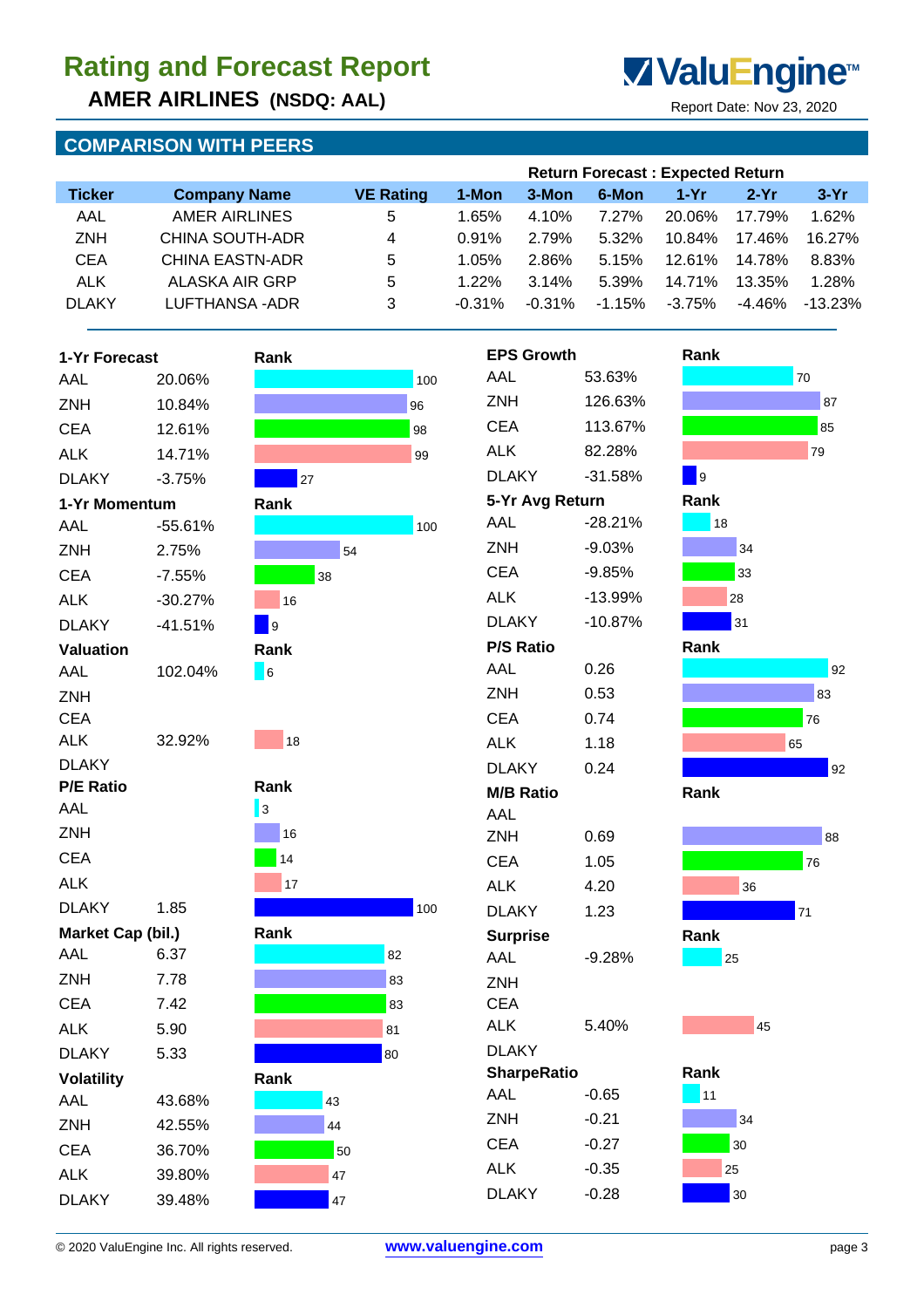**AMER AIRLINES (NSDQ: AAL)** Report Date: Nov 23, 2020

## **ANALYST OPINIONS**

| <b>Hold</b><br>The mean recommendation was calculated<br>from the numbers provided by Zacks.<br><b>Current Mean:</b><br><b>Number of Analyst:</b> | 2.54<br>13 |           | <b>Strong Buy:</b>  | Buy: $ 0 $<br>Hold:<br>Sell: | 3<br>3<br>$\overline{2}$ | <b>Recommendation Mean Trend</b><br><b>Three Month Ago:</b><br>Two Month Ago:<br>2.46<br>One Month Ago:<br>2.31 | 2.62                            |
|---------------------------------------------------------------------------------------------------------------------------------------------------|------------|-----------|---------------------|------------------------------|--------------------------|-----------------------------------------------------------------------------------------------------------------|---------------------------------|
|                                                                                                                                                   |            |           | <b>Strong Sell:</b> |                              | 5                        | <b>Current:</b><br>2.54                                                                                         |                                 |
| <b>EPS CONSENSUS EXPECTATIONS</b>                                                                                                                 |            |           |                     |                              |                          |                                                                                                                 |                                 |
| Quarter                                                                                                                                           | 202012     | 202103    | 202106              | 202109                       | 202112                   | <b>Quarterly EPS Trend</b>                                                                                      |                                 |
| Mean                                                                                                                                              | $$ -3.85$  | $$-2.64$  | $$-1.46$            | $$-0.85$                     | $$-0.44$                 |                                                                                                                 |                                 |
| # of Estimates                                                                                                                                    | 13         | 9         | 9                   | $\boldsymbol{9}$             | 9                        | \$0.00                                                                                                          |                                 |
| High                                                                                                                                              | $$-2.66$   | $$-1.01$  | \$0.13              | \$1.25                       | \$0.75                   |                                                                                                                 |                                 |
| Low                                                                                                                                               | $$-4.77$   | $$-4.15$  | $$ -3.31$           | $$-2.55$                     | $$-1.61$                 | (\$2.50)                                                                                                        |                                 |
| Same Qtr Last Yr                                                                                                                                  | \$1.15     | $$-2.65$  | $$-7.82$            | $$-5.54$                     | $$-3.85$                 | (\$5.00)                                                                                                        |                                 |
| % Growth                                                                                                                                          | $-434.52$  | 0.55      | 81.36               | 84.72                        | 88.56                    |                                                                                                                 |                                 |
|                                                                                                                                                   |            |           |                     |                              |                          | (\$7.50)                                                                                                        |                                 |
| Qtr/Year/LTG                                                                                                                                      | 202012     | 202103    | 2020                | 2021                         | <b>LTG</b>               | 202003<br>202006<br>202103<br>202009<br>202012<br>201912                                                        | 202106<br>$rac{202109}{202112}$ |
| Mean - Current                                                                                                                                    | $$-3.85$   | $$-2.64$  | $$-19.86$           | $$-5.45$                     |                          |                                                                                                                 |                                 |
| Mean - 7 Days Ago                                                                                                                                 | $$ -3.88$  | $$-2.61$  | $$-19.89$           | $$-5.16$                     |                          |                                                                                                                 |                                 |
| Mean - 30 Days Ago                                                                                                                                | $$ -3.44$  | $$-2.39$  | $$-19.55$           | $$-4.74$                     |                          |                                                                                                                 |                                 |
| Mean - 60 Days Ago                                                                                                                                | $$-2.96$   | $$-1.72$  | $$-18.97$           | $$-2.31$                     |                          |                                                                                                                 |                                 |
| Mean - 90 Days Ago                                                                                                                                | $$-2.88$   | $$-1.62$  | $$-18.92$           | $$-2.19$                     |                          |                                                                                                                 |                                 |
|                                                                                                                                                   |            |           |                     |                              |                          | <b>Annual EPS Trend</b>                                                                                         |                                 |
| Year/LTG                                                                                                                                          | 2020       | 2021      | 2022                | 2023                         | <b>LTG</b>               |                                                                                                                 |                                 |
| Mean                                                                                                                                              | $$-19.86$  | $$-5.45$  | $$-0.09$            | \$1.54                       |                          | \$5.00                                                                                                          |                                 |
| # of Estimates                                                                                                                                    | 13         | 13        | 10                  | 4                            | $\mathbf 0$              | \$0.00                                                                                                          |                                 |
| High                                                                                                                                              | $$-17.84$  | \$0.15    | \$2.40              | \$3.19                       |                          | (\$5.00)                                                                                                        |                                 |
| Low                                                                                                                                               | $$-21.62$  | $$-10.85$ | $$-5.30$            | $$-1.16$                     |                          |                                                                                                                 |                                 |
| Previous Year                                                                                                                                     | \$4.90     | $$-19.86$ | $$-5.45$            | $$-0.09$                     |                          | (\$10.00)                                                                                                       |                                 |
| % Growth                                                                                                                                          | $-505.31$  | 72.55     |                     | 98.35 1808.33                |                          | (\$15.00)                                                                                                       |                                 |
|                                                                                                                                                   |            |           |                     |                              |                          | $(\$20.00)$                                                                                                     |                                 |
| Quarter                                                                                                                                           | 201912     | 202003    | 202006              | 202009                       |                          |                                                                                                                 |                                 |
| <b>Estimated EPS</b>                                                                                                                              | \$1.15     | $$-2.16$  | $$-6.75$            | $$-5.62$                     |                          | 2019<br>2020<br>2021                                                                                            | 2023<br>2022                    |
| <b>Actual EPS</b>                                                                                                                                 | \$1.15     | $$-2.65$  | $$-7.82$            | $$-5.54$                     |                          |                                                                                                                 |                                 |
| Difference                                                                                                                                        | \$0.00     | $$-0.49$  | $$-1.07$            | \$0.08                       |                          |                                                                                                                 |                                 |
| % Surprise                                                                                                                                        | 0.00       | $-22.69$  | $-15.85$            | 1.42                         |                          |                                                                                                                 |                                 |

### **BUSINESS SUMMARY**

American Airlines Group Inc. operates in the airline industry. The company provides scheduled passenger, freight and mail service primarily in North America, the Caribbean, Latin America, Europe and the Pacific. American Airlines Group Inc. is the holding company for American Airlines and US Airways. American Airlines Group Inc. is based in FORT WORTH TX.



> $202109$  $202112$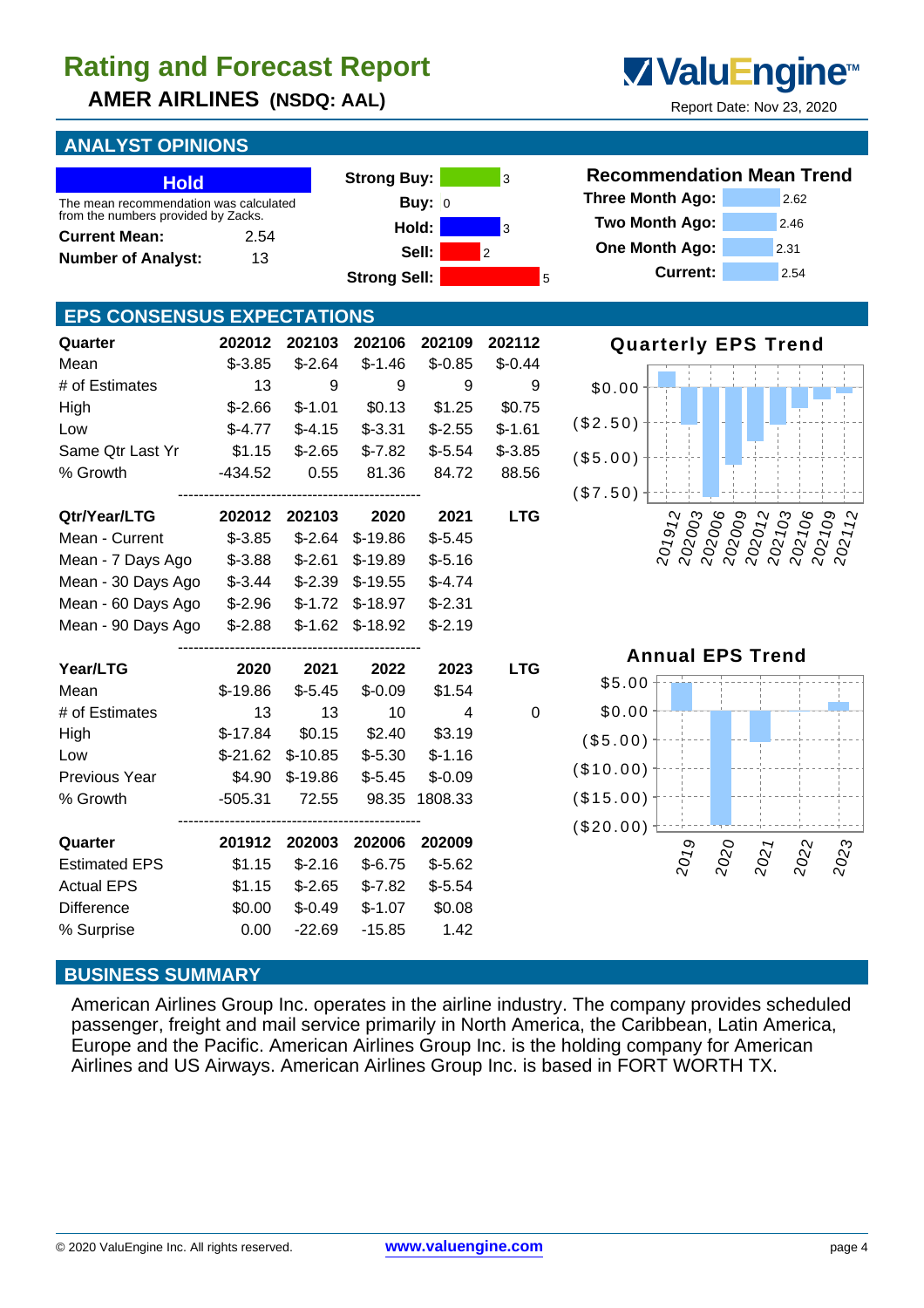**AMER AIRLINES (NSDQ: AAL)** Report Date: Nov 23, 2020



| <b>ANNUAL FINANCIALS (All numbers in millions)</b> |         |          |         |         |         |         |           |           |
|----------------------------------------------------|---------|----------|---------|---------|---------|---------|-----------|-----------|
| <b>Balance Sheet</b>                               | 201212  | 201312   | 201412  | 201512  | 201612  | 201712  | 201812    | 201912    |
| Cash                                               | 1330    | 2175     | 1768    | 1085    | 960.00  | 613.00  | 429.00    | 438.00    |
| <b>Marketable Securities</b>                       | 3412    | 8111     | 6309    | 5864    | 6037    | 4771    | 4485      | 3546      |
| Receivables                                        | 1124    | 1560     | 1771    | 1425    | 1594    | 1752    | 1706      | 1750      |
| Inventory                                          | 580.00  | 1012     | 1004    | 863.00  | 1094    | 1359    | 1522      | 1851      |
| <b>Raw Materials</b>                               |         |          |         |         |         |         |           |           |
| Work in Progress                                   |         |          |         |         |         |         |           |           |
| <b>Finished Goods</b>                              |         |          |         |         |         |         |           |           |
| <b>Notes Receivable</b>                            |         |          |         |         |         |         |           |           |
| <b>Other Current Assets</b>                        | 626.00  | 1465     | 1260    | 748.00  | 639.00  | 651.00  | 495.00    | 621.00    |
| <b>Total Current Assets</b>                        | 7072    | 14323    | 12112   | 9985    | 10324   | 9146    | 8637      | 8206      |
| Property, Plant & Equipment                        | 24233   | 30392    | 35343   | 40654   | 45353   | 49802   | 51541     | 53654     |
| <b>Accumulated Depreciation</b>                    | 10831   | 11133    | 12259   | 13144   | 14194   | 15646   | 17443     | 18659     |
| Net Property, Plant & Equipment                    | 13402   | 19259    | 23084   | 27510   | 31159   | 34156   | 34098     | 34995     |
| <b>Investment &amp; Advances</b>                   |         |          |         |         |         |         |           |           |
| Other non-current Assets                           |         |          |         |         |         |         |           |           |
| <b>Deferred Charges</b>                            |         |          |         | 2477    | 1498    | 427.00  | 1145      | 645.00    |
| Intangibles                                        | 869.00  | 6397     | 6331    | 6340    | 6264    | 6294    | 6228      | 6175      |
| Deposits & other assets                            | 2167    | 2299     | 2244    | 2103    | 2029    | 1373    | 1321      | 1237      |
| <b>TOTAL ASSETS</b>                                | 23510   | 42278    | 43771   | 48415   | 51274   | 51396   | 60580     | 59995     |
| Notes Payable                                      |         |          |         |         |         |         |           |           |
| <b>Accounts Payable</b>                            | 1244    | 1368     | 1377    | 1563    | 1592    | 1688    | 1773      | 2062      |
| Current Portion of Long-term Debt                  | 1388    | 1446     | 1708    | 2231    | 1855    | 2554    | 3294      | 2861      |
| <b>Current Portion of Capital Leases</b>           | 31.00   |          |         |         |         |         |           |           |
| <b>Accrued Expenses</b>                            | 2117    | 3607     | 3291    | 3539    | 3724    | 3953    | 3769      | 3679      |
| Income Taxes Payable                               |         |          |         |         |         |         |           |           |
| <b>Other Current Liabilities</b>                   | 4524    | 7385     | 7059    | 6272    | 6701    | 6769    | 7606      | 8001      |
| <b>Total Current Liabilities</b>                   | 9304    | 13806    | 13435   | 13605   | 13872   | 14964   | 18096     | 18311     |
| Mortgages                                          |         |          |         |         |         |         |           |           |
| Deferred Charges (taxes/income)                    | 223.00  | 935.00   | 829.00  | 667.00  | 526.00  |         |           |           |
| Convertible Debt                                   |         |          |         |         |         |         |           |           |
| Long Term Debt                                     | 6735    | 15353    | 16196   | 18330   | 22489   | 22511   | 21179     | 21454     |
| Non-Current Capital Leases                         | 381.00  |          |         |         |         |         |           |           |
| Other Long-Term Liabilities                        | 14854   | 14915    | 11290   | 10178   | 10602   | 9995    | 13572     | 12927     |
| <b>TOTAL LIABILITIES</b>                           | 31497   | 45009    | 41750   | 42780   | 47489   | 47470   | 60749     | 60113     |
| Minority Interest (liabilities)                    |         |          |         |         |         |         |           |           |
| <b>Preferred Stock</b>                             |         |          |         |         |         |         |           |           |
| Common Stock, Net                                  | 341.00  | 3.00     | 7.00    | 6.00    | 5.00    | 5.00    | 5.00      | 4.00      |
| <b>Capital Surplus</b>                             | 4481    | 10594    | 15135   | 11591   | 7223    | 5714    | 4964      | 3945      |
| <b>Retained Earnings</b>                           | $-9462$ | $-11296$ | $-8562$ | $-1230$ | 1640    | 3361    | 136.00    | 2264      |
| <b>Treasury Stock</b>                              | 367.00  |          |         |         |         |         |           |           |
| <b>Other Liabilities</b>                           | $-2980$ | $-2032$  | $-4559$ | $-4732$ | $-5083$ | $-5154$ | $-5274$   | $-6331$   |
| <b>SHAREHOLDERS' EQUITY</b>                        | $-7987$ | $-2731$  | 2021    | 5635    | 3785    | 3926    | $-169.00$ | $-118.00$ |
| <b>TOTAL LIABILITES &amp; SHAREHOLDERS</b>         | 23510   | 42278    | 43771   | 48415   | 51274   | 51396   | 60580     | 59995     |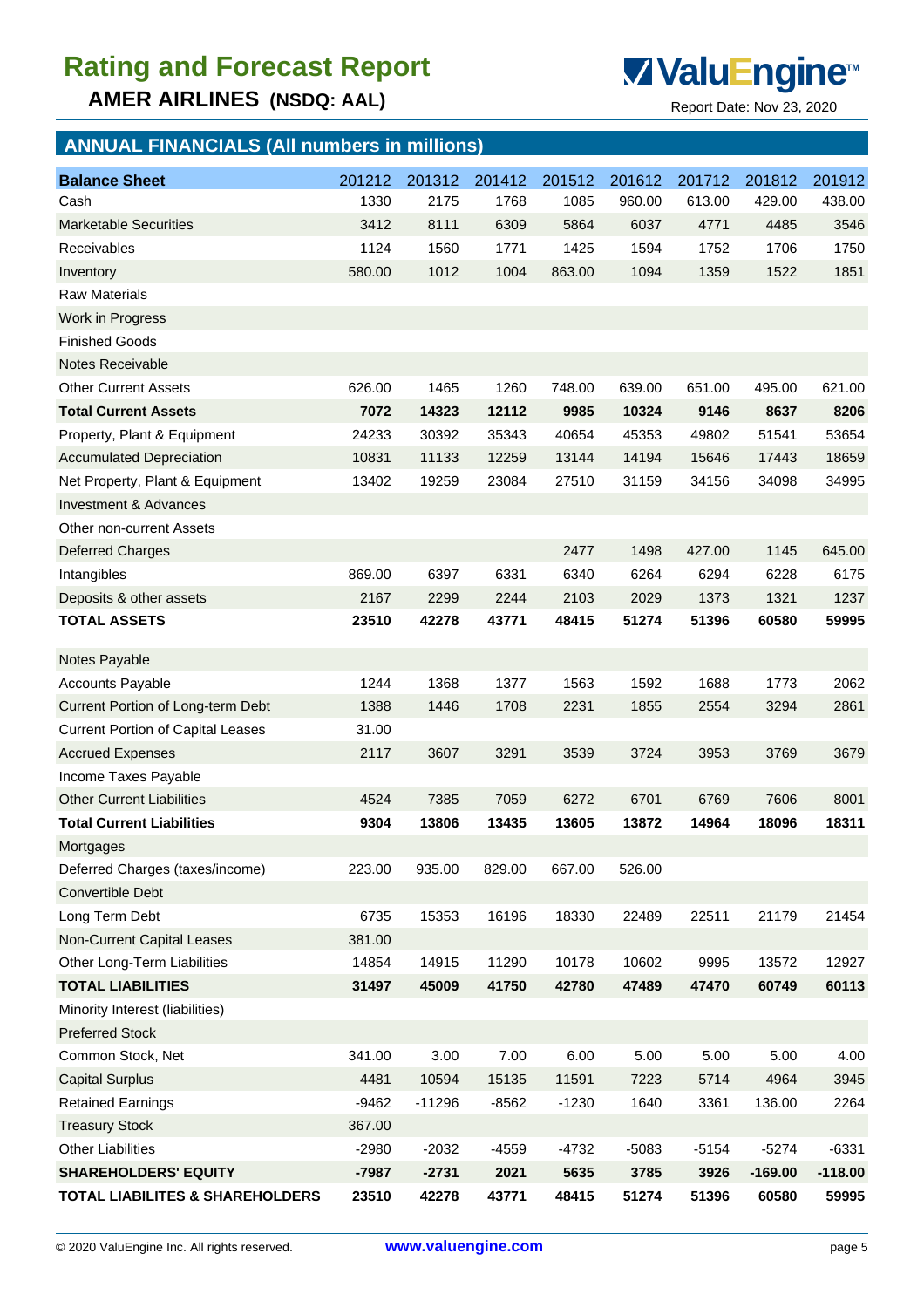**AMER AIRLINES (NSDQ: AAL)** Report Date: Nov 23, 2020



## **ANNUAL FINANCIALS (All numbers in millions)**

| <b>Income Statement</b>                                                   | 201212           | 201312         | 201412         | 201512           | 201612           | 201712           | 201812           | 201912           |
|---------------------------------------------------------------------------|------------------|----------------|----------------|------------------|------------------|------------------|------------------|------------------|
| Net Sales or Revenues                                                     | 24855            | 26743          | 42650          | 40990            | 40180            | 42207            | 44541            | 45768            |
| Cost of Goods Sold                                                        | 20454            | 19805          | 30644          | 26603            | 26814            | 29452            | 32651            | 33397            |
| Gross Profit                                                              | 4401             | 6938           | 12006          | 14387            | 13366            | 12755            | 11890            | 12371            |
| Research & Development Expense                                            |                  |                |                |                  |                  |                  |                  |                  |
| Selling, General, & Admin. Expense                                        | 3279             | 4686           | 6462           | 6819             | 6557             | 6995             | 7395             | 7324             |
| Income Before Deprec., Depletion, Amort.                                  | 1122             | 2252           | 5544           | 7568             | 6809             | 5760             | 4495             | 5047             |
| Depreciation, Depletion, Amortization                                     | 1015             | 853.00         | 1295           | 1364             | 1525             | 1702             | 1839             | 1982             |
| Non-Operating Income                                                      | $-1940$          | $-2723$        | $-150.00$      | $-708.00$        | 6.00             | 79.00            | 284.00           | 286.00           |
| <b>Interest Expense</b>                                                   | 612.00           | 856.00         | 887.00         | 880.00           | 991.00           | 1053             | 1056             | 1095             |
| Pretax Income                                                             | $-2445$          | $-2180$        | 3212           | 4616             | 4299             | 3084             | 1884             | 2256             |
| <b>Provision for Income Taxes</b>                                         | $-569.00$        | $-346.00$      | 330.00         | $-2994$          | 1623             | 1165             | 472.00           | 570.00           |
| <b>Minority Interest</b>                                                  |                  |                |                |                  |                  |                  |                  |                  |
| <b>Investment Gains (Losses)</b>                                          |                  |                |                |                  |                  |                  |                  |                  |
| Other Income                                                              |                  |                |                |                  |                  |                  |                  |                  |
| Income Before Extraordinaries & Disc                                      | $-1876$          | $-1834$        | 2882           | 7610             | 2676             | 1919             | 1412             | 1686             |
| Extraordinary Items & Discontinued                                        |                  |                |                |                  |                  |                  |                  |                  |
| <b>Net Income</b>                                                         | $-1876$          | $-1834$        | 2882           | 7610             | 2676             | 1919             | 1412             | 1686             |
| EPS - Basic, net                                                          |                  | $-17.03$       | 4.02           | 11.39            | 4.85             | 3.92             | 3.04             | 3.80             |
| EPS - Diluted, net                                                        |                  | $-17.03$       | 3.93           | 11.07            | 4.81             | 3.90             | 3.03             | 3.79             |
| EPS - Diluted, before non-recurring items                                 |                  | 11.56          | 5.70           | 9.12             | 5.71             | 4.88             | 4.55             | 4.90             |
|                                                                           |                  |                |                |                  |                  |                  |                  |                  |
|                                                                           |                  |                |                |                  |                  |                  |                  |                  |
| <b>Cash Flow Statement</b>                                                | 201212           | 201312         | 201412         | 201512           | 201612           | 201712           | 201812           | 201912           |
| Net Income (Cash Flow)                                                    | $-1876$          | $-1834$        | 2882           | 7610             | 2676             | 1919             | 1412             | 1686             |
| Depreciation, Depletion, Amortization-CF                                  | 1015             | 1020           | 1342           | 1487             | 1699             | 1903             | 2067             | 2318             |
| Net Increase (decrease) in                                                | 338.00           | $-384.00$      | $-1686$        | $-186.00$        | 254.00           | $-410.00$        | $-566.00$        | $-867.00$        |
| Cash from (used in) Discontinued                                          |                  |                |                |                  |                  |                  |                  |                  |
| Other Adjustments - Net                                                   | 1802             | 1873           | 542.00         | $-2662$          | 1895             | 1332             | 620.00           | 678.00           |
| Net Cash from (used by) Operating                                         | 1279             | 675.00         | 3080           | 6249             | 6524             | 4744             | 3533             | 3815             |
| (increase) Decrease in Prop, Plant, &                                     | $-1765$          | $-2986$        | $-5278$        | $-6116$          | $-5608$          | $-5024$          | $-2538$          | $-4214$          |
| Acquisition/disposition of subsidiaires, othr                             |                  | 206.00         |                |                  |                  |                  |                  |                  |
| Increase (decrease) in investments                                        | 194.00           | $-1034$        | 2060           | 522.00           | $-92.00$         | 1398             | 572.00           | 957.00           |
| Other Cash inflow from investment                                         |                  |                | 307.00         |                  | 2.00             |                  | $-7.00$          | 1014             |
| Net Cash from (used by) invesment                                         | $-1571$          | $-3814$        | $-2911$        | $-5594$          | $-5698$          | $-3626$          | $-1973$          | $-2243$          |
| Issuance (purchase) of equity shares                                      |                  |                | $-1052$        | $-3846$          | $-4500$          | $-1615$          | $-837.00$        | $-1097$          |
| Issuance (repayment) of debt securities                                   | $-1020$          | 2208           | 170.00         | 2856             | 3874             | 726.00           | $-587.00$        | $-230.00$        |
| Increase (decrease) in bank & other                                       |                  |                |                |                  |                  |                  |                  |                  |
| Payment of dividends & other cash                                         |                  |                | $-144.00$      | $-278.00$        | $-224.00$        | $-198.00$        | $-186.00$        | $-178.00$        |
| Other cash from (used by) financing                                       | 1509             | 1591           | 711.00         | 9.00             | $-44.00$         | $-58.00$         | $-62.00$         | $-63.00$         |
| Net Cash from (used by) Financing                                         | 489.00           | 3799           | $-315.00$      | $-1259$          | $-894.00$        | $-1145$          | $-1672$          | $-1568$          |
|                                                                           |                  |                |                |                  |                  |                  |                  |                  |
| Effect of Exchange Rate Changes on                                        |                  |                |                |                  |                  |                  |                  |                  |
| Net Change in Cash & Cash Equivalents                                     | 197.00           | 660.00         | $-146.00$      | $-604.00$        | $-68.00$         | $-27.00$         | $-112.00$        | 4.00             |
| Cash & Equivalents at beginning of year<br>Cash & Equivalents at year end | 283.00<br>480.00 | 480.00<br>1140 | 1140<br>994.00 | 994.00<br>390.00 | 390.00<br>322.00 | 322.00<br>295.00 | 398.00<br>286.00 | 286.00<br>290.00 |

© 2020 ValuEngine Inc. All rights reserved. **www.valuengine.com** page 6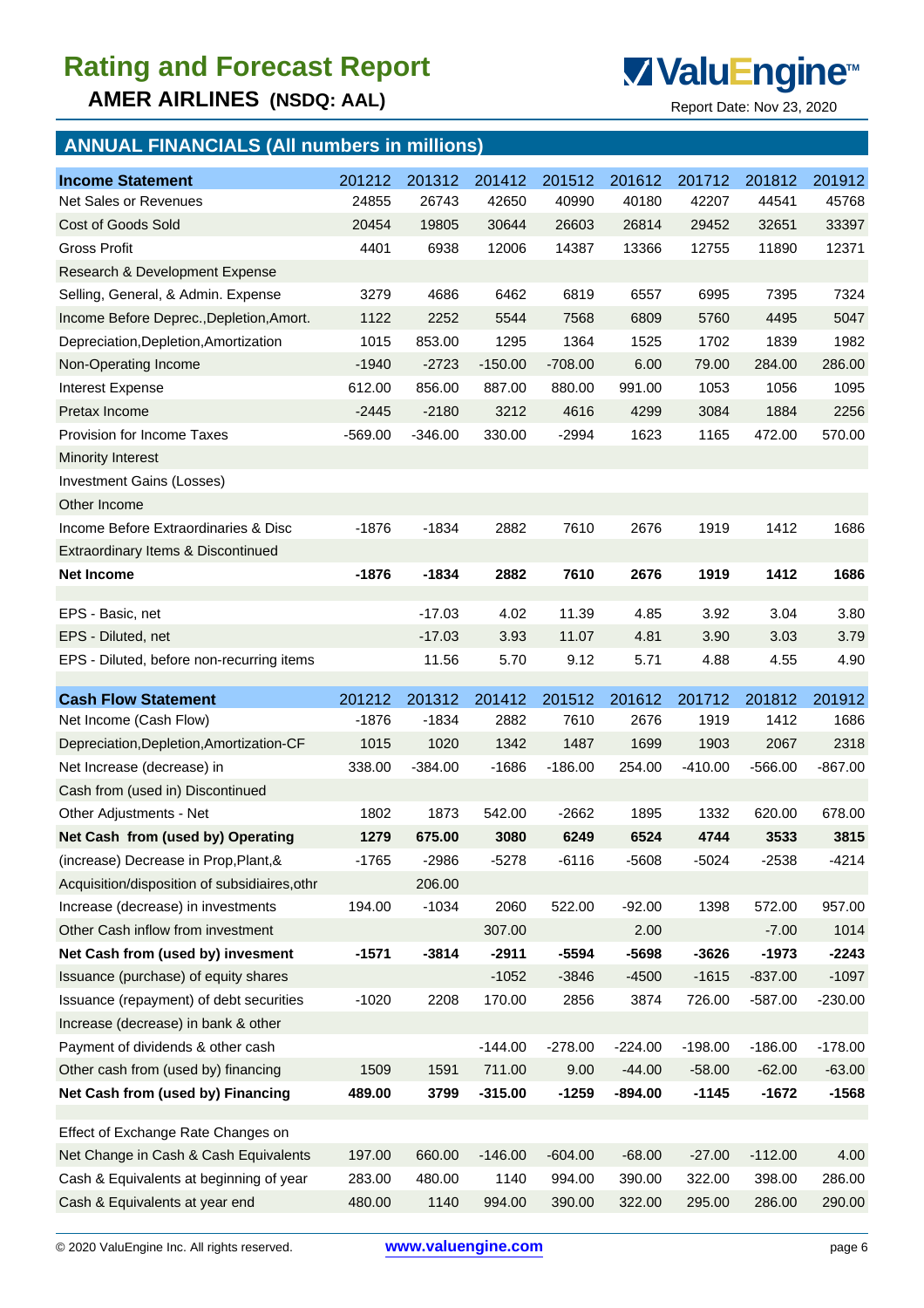**AMER AIRLINES (NSDQ: AAL)** Report Date: Nov 23, 2020



## **QUARTERLY FINANCIALS (All numbers in millions) Balance Sheet** 201812 201903 201906 201909 201912 202003 202006 202009 Cash 429.00 493.00 476.00 470.00 438.00 631.00 1001 761.00 Marketable Securities 4485 4012 5088 4856 3546 3102 9351 8031 Receivables 1706 1876 1943 1850 1750 1020 879.00 1135 Inventory 1522 1666 1708 1800 1851 1772 1653 1633 Raw Materials Work in Progress Finished Goods Notes Receivable Other Current Assets 495.00 607.00 635.00 596.00 621.00 650.00 905.00 780.00 **Total Current Assets 8637 8654 9850 9572 8206 7175 13789 12340** Property, Plant & Equipment 51541 52156 52816 53119 53654 50647 49844 48926 Accumulated Depreciation 17443 17746 18114 18500 18659 16441 16493 16670 Net Property, Plant & Equipment 34098 34410 34702 34619 34995 34206 33351 32256 Investment & Advances Other non-current Assets Deferred Charges 1145 1007 792.00 666.00 645.00 1237 1725 2425 Intangibles 6228 6206 6196 6186 6175 6150 6140 6130 Deposits & other assets 1321 1386 1325 1290 1237 1193 1216 1643 **TOTAL ASSETS 60580 60787 61967 61175 59995 58580 64544 62773** Notes Payable Accounts Payable 1773 2139 2118 1932 2062 1648 1175 1077 Current Portion of Long-term Debt 3294 3370 3500 3608 2861 3518 2575 2710 Current Portion of Capital Leases Accrued Expenses 3769 3427 3600 3582 3679 3728 4973 4107 Income Taxes Payable Other Current Liabilities 7606 9284 9266 8766 8001 8567 7473 6954 **Total Current Liabilities 18096 19849 20123 19560 18311 19213 18000 16584 Mortgages** Deferred Charges (taxes/income) Convertible Debt Long Term Debt 21179 20660 21791 21625 21454 21564 28698 30076 Non-Current Capital Leases Other Long-Term Liabilities 13572 13129 12257 12295 12927 13200 14043 14958 **TOTAL LIABILITIES 60749 61423 61989 61015 60113 61216 67713 68301** Minority Interest (liabilities) Preferred Stock Common Stock, Net 5.00 5.00 5.00 4.00 4.00 4.00 5.00 5.00 Capital Surplus 4964 4371 4386 4208 3945 3861 5377 5430 Retained Earnings 136.00 897.00 1514 1894 2264 -21.00 -2088 -4487

Treasury Stock Other Liabilities -5274 -5909 -5927 -5946 -6331 -6480 -6463 -6476 **SHAREHOLDERS' EQUITY -169.00 -636.00 -22.00 160.00 -118.00 -2636 -3169 -5528 TOTAL LIABILITES & SHAREHOLDERS 60580 60787 61967 61175 59995 58580 64544 62773**

© 2020 ValuEngine Inc. All rights reserved. **www.valuengine.com** page 7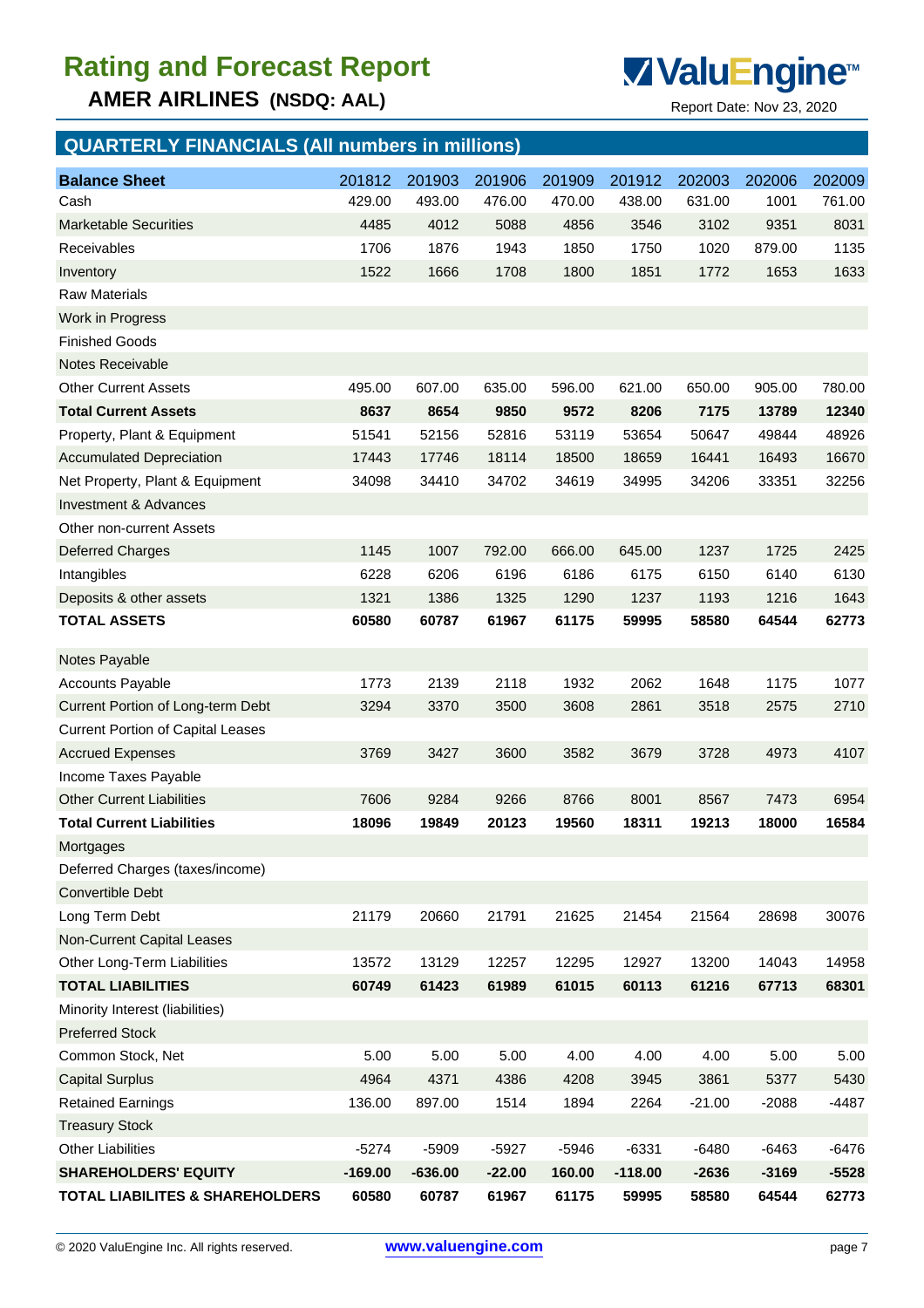**AMER AIRLINES (NSDQ: AAL)** Report Date: Nov 23, 2020



## **QUARTERLY FINANCIALS (All numbers in millions)**

| <b>Income Statement</b>                       | 201812    | 201903    | 201906    | 201909    | 201912    | 202003    | 202006    | 202009    |
|-----------------------------------------------|-----------|-----------|-----------|-----------|-----------|-----------|-----------|-----------|
| Net Sales or Revenues                         | 10938     | 10584     | 11960     | 11911     | 11313     | 8515      | 1622      | 3173      |
| Cost of Goods Sold                            | 8118      | 7970      | 8525      | 8616      | 8286      | 7890      | 4492      | 5112      |
| <b>Gross Profit</b>                           | 2820      | 2614      | 3435      | 3295      | 3027      | 625.00    | $-2870$   | $-1939$   |
| Research & Development Expense                |           |           |           |           |           |           |           |           |
| Selling, General, & Admin. Expense            | 1814      | 1759      | 1793      | 1988      | 1784      | 2614      | $-883.00$ | 434.00    |
| Income Before Deprec., Depletion, Amort.      | 1006      | 855.00    | 1642      | 1307      | 1243      | $-1989$   | $-1987$   | $-2373$   |
| Depreciation, Depletion, Amortization         | 458.00    | 480.00    | 489.00    | 499.00    | 514.00    | 560.00    | 499.00    | 498.00    |
| Non-Operating Income                          | 98.00     | 141.00    | 4.00      | 33.00     | 108.00    | $-84.00$  | 81.00     | 116.00    |
| Interest Expense                              | 260.00    | 271.00    | 275.00    | 284.00    | 265.00    | 257.00    | 254.00    | 340.00    |
| Pretax Income                                 | 386.00    | 245.00    | 882.00    | 557.00    | 572.00    | $-2890$   | $-2659$   | $-3095$   |
| <b>Provision for Income Taxes</b>             | 67.00     | 60.00     | 220.00    | 132.00    | 158.00    | $-649.00$ | $-592.00$ | $-696.00$ |
| <b>Minority Interest</b>                      |           |           |           |           |           |           |           |           |
| Investment Gains (Losses)                     |           |           |           |           |           |           |           |           |
| Other Income                                  |           |           |           |           |           |           |           |           |
| Income Before Extraordinaries & Disc          | 319.00    | 185.00    | 662.00    | 425.00    | 414.00    | $-2241$   | $-2067$   | $-2399$   |
| Extraordinary Items & Discontinued            |           |           |           |           |           |           |           |           |
| <b>Net Income</b>                             | 319.00    | 185.00    | 662.00    | 425.00    | 414.00    | $-2241$   | $-2067$   | $-2399$   |
|                                               |           |           |           |           |           |           |           |           |
| EPS - Basic, net                              | 0.69      | 0.41      | 1.49      | 0.96      | 0.95      | $-5.26$   | $-4.82$   | $-4.71$   |
| EPS - Diluted, net                            | 0.69      | 0.41      | 1.49      | 0.96      | 0.95      | $-5.26$   | $-4.82$   | $-4.71$   |
| EPS - Diluted, before non-recurring items     | 1.04      | 0.52      | 1.82      | 1.42      | 1.15      | $-2.65$   | $-7.82$   | $-5.54$   |
| <b>Cash Flow Statement</b>                    | 201812    | 201903    | 201906    | 201909    | 201912    | 202003    | 202006    | 202009    |
|                                               |           |           |           |           |           |           |           |           |
|                                               |           |           |           |           |           |           |           |           |
| Net Income (Cash Flow)                        | 1412      |           |           |           | 1686      |           |           |           |
| Depreciation, Depletion, Amortization-CF      | 2067      |           |           |           | 2318      |           |           |           |
| Net Increase (decrease) in                    | $-566.00$ |           |           |           | $-867.00$ |           |           |           |
| Cash from (used in) Discontinued              |           |           |           |           |           |           |           |           |
| Other Adjustments - Net                       | 620.00    |           |           |           | 678.00    |           |           |           |
| Net Cash from (used by) Operating             | 3533      | 1651      | 2387      | 3215      | 3815      | $-168.00$ | $-1076$   | $-3680$   |
| (increase) Decrease in Prop, Plant, &         | $-2538$   | $-946.00$ | $-1786$   | $-2458$   | $-4214$   | $-810.00$ | $-1085$   | -1559     |
| Acquisition/disposition of subsidiaires, othr |           |           |           |           |           |           |           |           |
| Increase (decrease) in investments            | 572.00    | 480.00    | $-592.00$ | $-356.00$ | 957.00    | 417.00    | $-6191$   | $-4800$   |
| Other Cash inflow from investment             | $-7.00$   | $-14.00$  | $-35.00$  | $-68.00$  | 1014      | 231.00    | 315.00    | 321.00    |
| Net Cash from (used by) invesment             | $-1973$   | $-480.00$ | $-2413$   | $-2882$   | $-2243$   | $-162.00$ | $-6961$   | $-6038$   |
| Issuance (purchase) of equity shares          | $-837.00$ | $-608.00$ | $-625.00$ | $-825.00$ | $-1097$   | $-171.00$ | 1354      | 1354      |
| Issuance (repayment) of debt securities       | $-587.00$ | $-449.00$ | 808.00    | 715.00    | $-230.00$ | 772.00    | 6987      | 8546      |
| Increase (decrease) in bank & other           |           |           |           |           |           |           |           |           |
| Payment of dividends & other cash             | $-186.00$ | $-46.00$  | $-90.00$  | $-135.00$ | $-178.00$ | $-43.00$  | $-43.00$  | $-43.00$  |
| Other cash from (used by) financing           | $-62.00$  | $-6.00$   | $-23.00$  | $-51.00$  | $-63.00$  | $-32.00$  | $-84.00$  | $-132.00$ |
| Net Cash from (used by) Financing             | $-1672$   | $-1109$   | 70.00     | $-296.00$ | $-1568$   | 526.00    | 8214      | 9725      |
| Effect of Exchange Rate Changes on            |           |           |           |           |           |           |           |           |
| Net Change in Cash & Cash Equivalents         | $-112.00$ | 62.00     | 44.00     | 37.00     | 4.00      | 196.00    | 177.00    | 7.00      |
| Cash & Equivalents at beginning of year       | 283.00    | 480.00    | 1140      | 994.00    | 390.00    | 322.00    | 398.00    | 286.00    |
| Cash & Equivalents at year end                | 286.00    | 348.00    | 330.00    | 323.00    | 290.00    | 486.00    | 467.00    | 297.00    |

© 2020 ValuEngine Inc. All rights reserved. **www.valuengine.com** page 8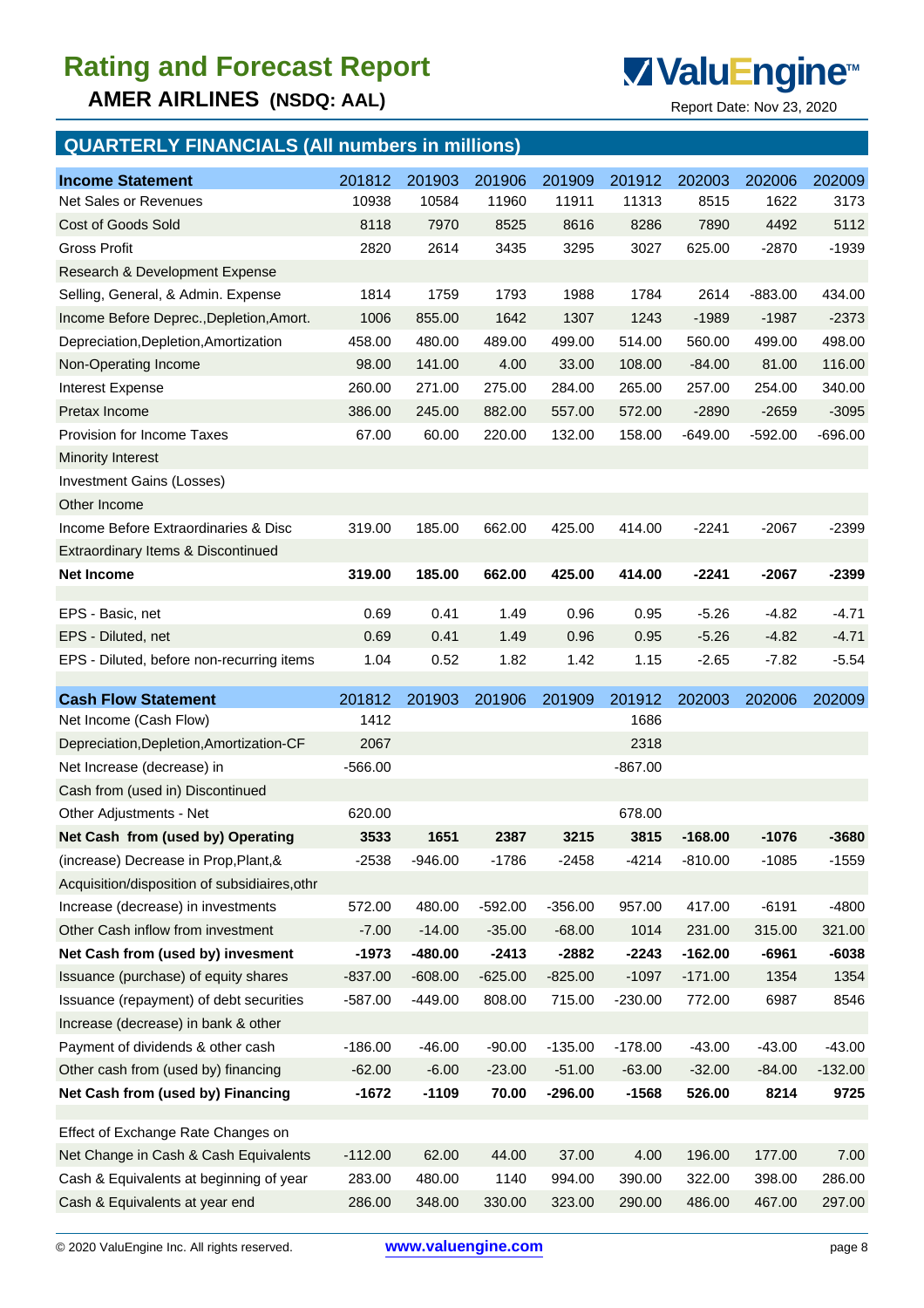

**AMER AIRLINES (NSDQ: AAL)** Report Date: Nov 23, 2020

### **VALUENGINE SERVICE DESCRIPTIONS**

#### **Investing Should Not Be Emotional Investing Should Be Based Upon Information & Knowledge Improve your investment returns with ValuEngine**

ValuEngine provides research on over 5,000 stocks with stock valuations, Buy/Hold/Sell recommendations, and forecasted target prices, so that you the individual investor can make informed decisions, not emotional ones! **VE employs a complex Quantitative model that evaluates all available data, all the time.**

#### **ValuEngine Stock Analysis Service**

- Research on over 4,000 US and 1,000 Canadian stocks
- Updated DAILY (when stock markets open)
- Fair market valuations, forecasted target prices, Buy/Hold/Sell Recommendations
- Industry and Sector Group analysis
- Screener to find top forecasted, or most undervalued stocks (and much more)
- Portfolio functions to maximize performance
- Portfolio wizard to build list of stocks to fit specific investment goals
- Daily Market Bulletin and Weekly newsletters
- Individual stock financials
- For more information about ValuEngines research CLICK HERE Two-week Free Trial available! CLICK HERE

#### **ValuEngine Professional Subscription**

- Everything in above Stock Analysis Service, PLUS
- Data file download of ValuEngine research outputs: Valuations, Forecasts, Ratings
- Import portfolio functions
- View unlimited ValuEngine stock reports on over 5,000 companies
- Unlimited access to 16 Sector and over 140 Industry reports
- Track portfolios of unlimited size
- ValuEngine View Portfolio Strategy: Flagship portfolio of 16 stocks
- ValuEngine REIT Strategy: Portfolio of 15 Real estate investment trust stocks
- ValuEngine Diversified Strategy: Portfolio of ETF's for a general market strategy

Two-week Free Trial available! CLICK HERE

#### **ValuEngine Daily and Weekly Financial Newsletters**

- Published most trading days
- Analysis of various ValuEngine stock picks, newsletters, economic commentary, and market insights
- Additional critical data on market and sector valuations
- Frequently includes links to free ValuEngine stock reports, newsletter samples
- Notification of ValuEngine investor events in your area
- Demonstrates the use of the tools and features at www.valuengine.com
- Provides analysis for key indices, sectors, and industries
- Analysis of individual stocks that are key in current news cycles
- Provides the latest results for a variety of VE portfolios and newsletters

For FREE access to ValuEngine blogs and articles! CLICK HERE

#### **Data Feeds/Consultancy**

- Real time data feeds of ValuEngine model outputs
- Quantitative consulting such as model creation, testing, backtesting
- Other customized services

#### **Please call (321) 325-0519 or contact support@valuengine.com**